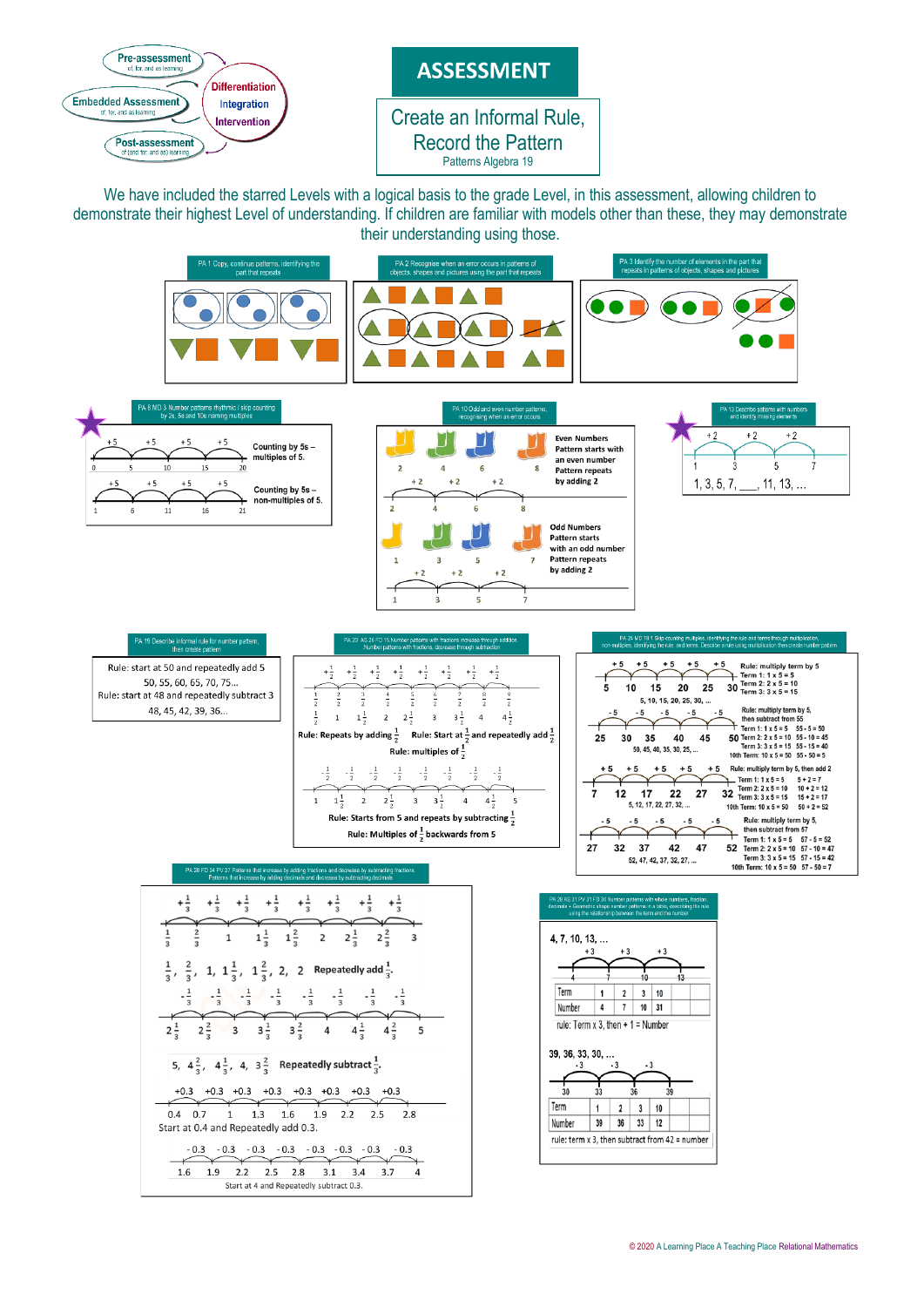## **PRE - ASSESSMENT**

- 1. Select the Level that allows you to demonstrate your highest understanding.
- 2. Record a pattern that increases with whole numbers OR a rule for the way a pattern of whole numbers increases.
- 3. Record the pattern on a number line.
- 4. Record the rule for the way the pattern repeats, and use the rule to find a missing term or the next term.
- 5. Record a pattern that decreases with whole numbers OR a rule for the way a pattern of whole numbers increases.
- 6. Record the pattern on a number line.
- 7. Record the rule for the way the pattern repeats, and use the rule to find a missing term or the next term.

*If you are unable to demonstrate your understanding using the models below, you may demonstrate your understanding in any way that you like.*